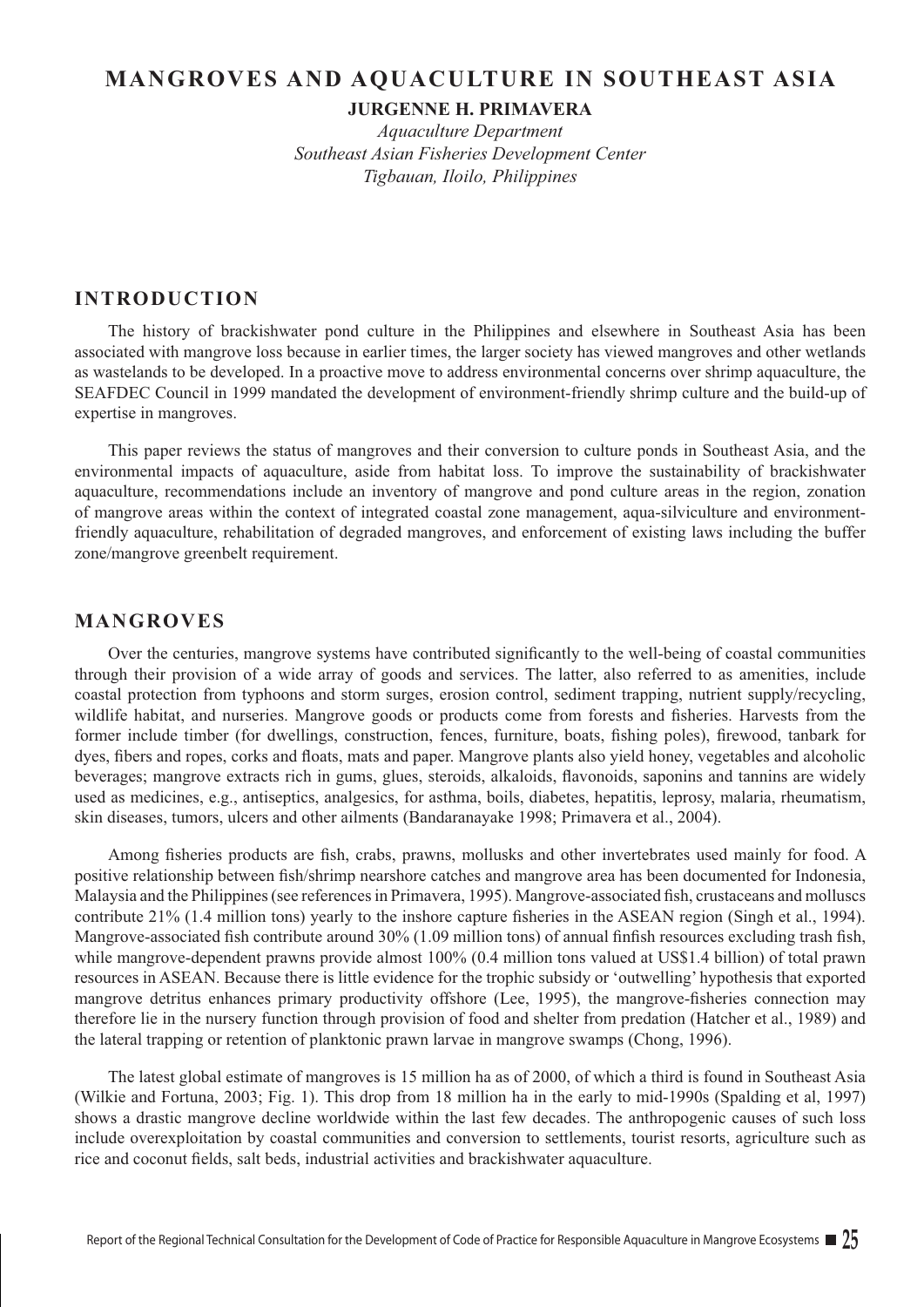## **AQUACULTURE**

Aquaculture now provides a third of total fisheries production compared to only 16% in 1991. Globally, aquaculture produced a total of 51.4 million mt valued at US\$60 billion in 2002 with more than 90% from Asia (FAO, 2002). Freshwater fish contributed 47.7% of volume, followed by mollusks (22.9%), plants (22.6%) and crustaceans (4.2%). land-based ponds and water-based pens, cages, longlines and stakes in brackishwater and marine habitats provided 55.3% of 2002 production; freshwater habitats contributed 44.7%. Table 1 matches commodities to their respective production system (e.g., ponds and pens) and habitat.

But the phenomenal growth of aquaculture in recent years has been associated with ecological problems and social conflicts. Environmental impacts are salinization of soil and water, loss of bycatch in wild seed and broodstock collection; introduction of exotic species, spread of parasites and diseases, interactions with wildlife, displacement of wild populations, genetic effects, use of chemicals and antibiotics, dependence on fishmeal and fish oil, and release of aquaculture wastes and coastal pollution (Naylor et al 2000; Primavera 1998). Foremost among the negative ecological effects is habitat loss or modification when intertidal mangroves are cleared for ponds and cages/pens are installed above subtidal seagrass beds and sediment communities. Early support from external development agencies such as the International Bank for Reconstruction and Development and the Asian Development Bank facilitated mangrove conversion to culture ponds (Siddall et al., 1985; Primavera, 1993).

Conventional economic analysis of mangrove goods and services generally cover only products that are traded, and ignore nonmarketed services such as coastal protection (Hamilton and Snedaker, 1984). Reviews of published valuation data reveal a range of US\$10-4,000/ha/yr for forestry products (Radstrom, 1998) and US\$775-11,282/ha for fishery products (Ronnback, 1999). The economic rent of Philippine mangroves converted into aquaculture ponds has been estimated at US\$20-130/ha/yr (~PhP520-3,400) depending on cultured crop, planning horizon and discount rate (Evangelista, 1992). But the fishpond lease agreement fee (FLA) for government-owned ponds has remained at PhP50/ha/yr since the 1950s — such low fees underprice the rights to harvest public forests and induce mangrove conversion to ponds, but do not penalize low pond production (World Bank, 1989). After the Revised Fisheries Code was passed in 1998, the Department of Agriculture-Bureau of Fisheries and Aquatic Resources set graded increases for the FLA fee to reach more commensurate levels of PhP1,000/ha/yr by 2004. The lack of implementation of the new fees due to a complaint filed by the aquaculture industry with the courts reflects a lack of political will.

Elsewhere in the region, Sathirathai (1997) compared the benefits from an area comprising 640 ha shrimp ponds + 400 ha mangroves in Tha Po Village, Surat Thani, Thailand. Considering products from forests and fisheries as well as social benefits of coastal protection, shoreline stabilization and carbon sequestration, he concluded that mangrove conversion to commercial shrimp farms was economically viable only for private persons but not for society as a whole. Analysis revealed that the intact mangrove forest had total economic value ~70% higher than when converted to a shrimp farm (~\$60,000/ha vs \$16,700/ha).

Calculations showed \$3,735/ha maximum Net Present Value for a shrimp farm which is lower than \$4,116/ ha maximum economic value (including \$666/ha fisheries, \$2,991/ha coastal protection, \$170/ha direct uses but excluding other uses and non-use values) when mangroves were retained.

## **WHAT CAN BE DONE**

To become sustainable, the development of aquaculture must change its sectoral approach to one of integration within the coastal zone. Steps towards attaining sustainability include an inventory of pond and mangrove areas in the region followed by mangrove area zonation, mangrove rehabilitation, environment-friendly aquaculture, and enforcement of existing laws.

#### **Law enforcement**

Numerous laws and regulations have been promulgated by countries in the region to protect remaining mangrove areas and mitigate widespread deforestation. In the Philippines, these include criteria for permanent forests (areas for shore/riverbank protection and those bordering islands, game and bird sanctuaries); guidelines for mangrove development into fishponds or rehabilitation or reversion of unutilized/abandoned ponds back to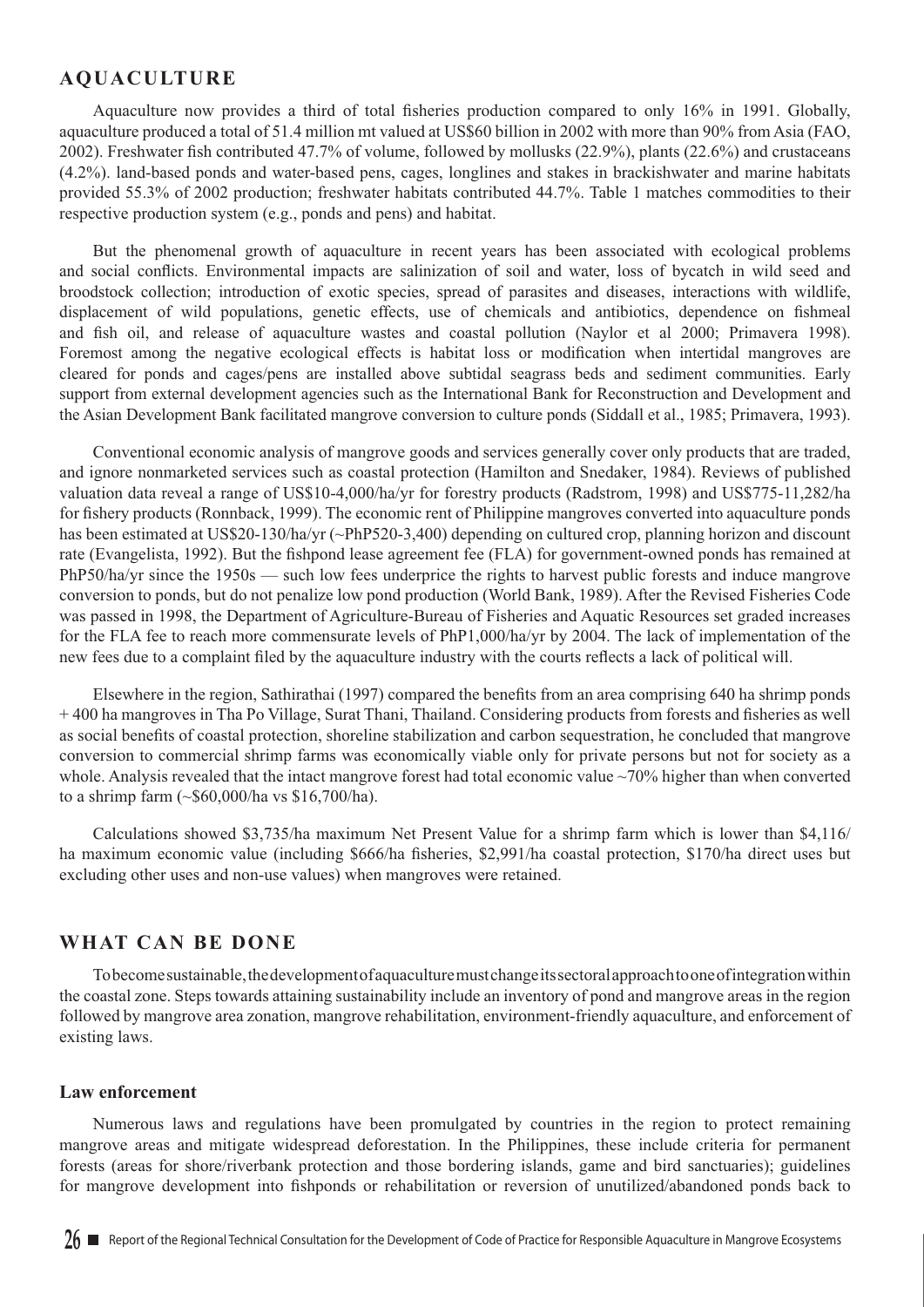mangrove forest; and legal property instruments such as renewable 25-year Community Forest Management Agreements and Mangrove Stewardship Agreements (Primavera et al, 2004). The latter allow selective harvest of mangrove products for livelihood, thereby encouraging community participation and ensuring local responsibility and sustainability of mangrove rehabilitation. This grant of tenure has been critical in the success of communitybased mangrove replanting programs by legitimizing the *de facto* claims of local communities over coastal resources. Mangrove laws also provide for a protective greenbelt or buffer zone along coastlines and riverbanks (see below).

Therefore legislation that conserves, protects and rehabilitates mangroves in the Philippines and in the region has not been wanting — it is their implementation that is absent or generally weak, hampered by lack of manpower and resources, overlapping jurisdiction and corruption (Primavera, 2000a).

#### **Inventory of mangrove areas and aquaculture ponds**

Although conversion to salt beds, agriculture, settlements, and overexploitation by coastal dwellers have caused mangrove decline, aquaculture remains the major causative factor at least in Southeast Asia (Primavera, 1995, 1997). .Most of the thousands of hectares of brackishwater ponds in the Philippines (Fig. 2) and Indonesia were mangrove swamps developed for milkfish cultivation — such pond culture dates back to at least 1400 in Java, Indonesia (Herre and Mendoza, 1929). However, the high rates of 25-80% mangrove loss in the region (Table 2) over the last three decades (Low et al., 1994) have coincided with the Shrimp Fever of the 1980s (Primavera, 1997, 1998). In Vietnam, a total of 102,000 ha of mangroves were cleared for shrimp farming from 1983 to 1987 (Tuan, 1997). Shrimp farms in Thailand accounted for 32% or 65,150 ha of the total 203,600 ha of mangrove area destroyed between 1961 and 1993 (Menasveta, 1997).

There is a need to update these figures by means of an inventory of mangrove and culture pond areas in Southeast Asia. Mangroves may be classified according to geomorphological (estuary, delta or lagoon, Fig. 3) and ecological (fringing, overwash or island, riverine, dwarf, basin and hammock) types influenced by hydrology and topography (Lugo and Snedaker, 1974).

Fish/shrimp pond areas also need to be classified according to former land use (pristine or degraded mangrove, agricultural land), tidal level (intertidal or supratidal), status (operational, abandoned/unutilized or undeveloped), etc.

### **Zonation**

Based on their ecological and economic functions, mangroves can be designated into four zones: a) preservation for coastal protection, biodiversity, and ecotourism; b) sustained yield of forestry and fisheries products; c) conversion to aquaculture, agriculture, salt beds and other uses; and d) rehabilitation or reforestation. Mangrove conversion to ponds and other uses may only be applied to countries whose swamps remain luxuriant. Some ecologists have recommended that such conversion should cover no more than 20% of a given mangrove area (Saenger et al., 1983) and target only degraded mangroves that are not ecologically critical. In the Philippines where only a few mangrove forests remain, the solution lies in replanting of degraded areas and reverting abandoned or underutilized ponds back to mangroves.

Areas to be preserved for coastal protection are called mangrove greenbelts or buffer zones (although they also include beach forests which comprise mangrove associates, outside of true mangrove species). Practically all countries in Southeast Asia require a coastal greenbelt with ranges of 20-100 m wide for the Philippines (Table 3), 100 m for Malaysia (recommended by the National Mangrove Committee), and 200-540 m (width = 130 x mean spring tide range) for Indonesia. Forming part of the preservation-conservation zone, such greenbelts and buffer zones should be retained or planted not only along shorelines and riverbanks but also between adjacent uses, e.g., shrimp pond and rice field.

#### **Mangrove Rehabilitation**

Many government and NGO initiatives involve the planting of mangroves in existing seagrass beds, and of mangrove monocultures of *bakhaw* or *Rhizophora apiculata, R. mucronata* and *R. stylosa* (although natural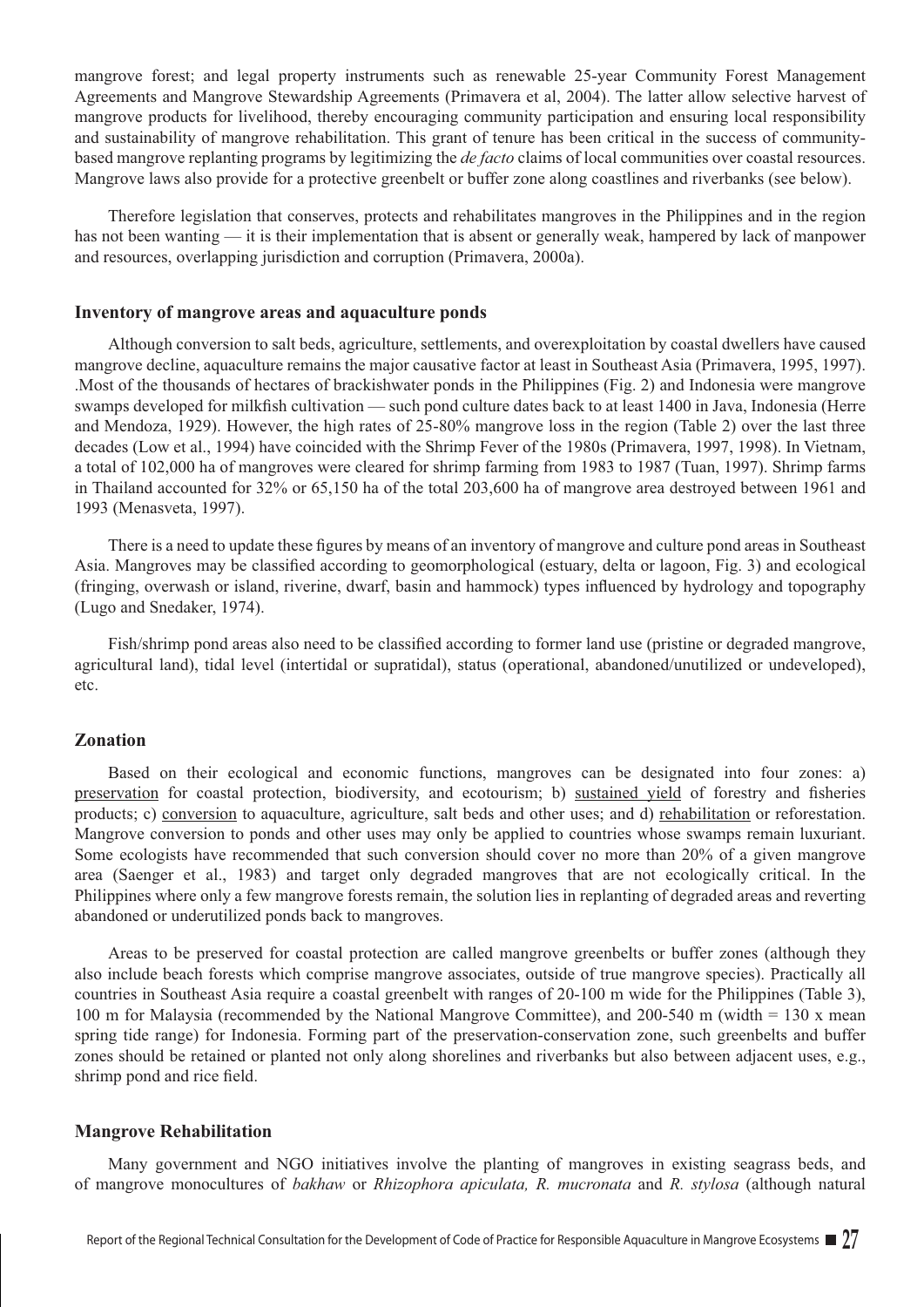monospecific stands of mangroves do occur such as of *R. apiculata* in more protected portions of bays). Therefore mangrove projects should follow biophysical criteria, e.g., suitable species and seasons to avoid high mortality rates. Suitable sites should match the species to corresponding tidal level (Fig. 4) and exclude seagrass beds and mudflats which are habitats in themselves. Locally adapted and existing mangrove species should be planted in a given area, such as *Avicennia marina* and *Sonneratia alba* in seaward zones, and *Rhizophora* species in more sheltered areas. Multispecies mangrove nurseries can be established for the production of planting materials from both seeds and germinated wildlings.

#### **Mangrove-Friendly Aquaculture**

For aquaculture to be sustainable, its impacts on mangroves must be reduced or mitigated. Already, the culture of seaweeds, mollusks and fish in cages in subtidal waterways is both compatible with mangroves and amenable to small-scale, family level operations (Primavera, 1993, 1995). But there remains a need for Mangrove-Friendly Aquaculture (MFA) technology in the intertidal forest that does not require clearing of the trees. MFA may be applied on two levels: a) silvofisheries or aquasilviculture where the low-density culture of crabs, shrimp and fish is integrated with mangroves, and b) mangrove filters where mangrove forests are used to absorb effluents from highdensity culture ponds (Primavera 2000b).

A review of low-density MFA systems in Asia includes the traditional Hong Kong *gei wai* and Indonesian *tambak* that are decades- to centuries-old technologies, while silvofisheries in Indonesia, mixed shrimp-mangrove systems in Vietnam, and aquasilviculture ponds and mangrove pens in the Philippines and Malaysia are more recent state-initiated projects (Table 4). Unfortunately, ponds which are the predominant MFA system alter mangrove hydrology and ecosystem functions through the construction of gates, dikes and channels (Primavera, 2000b). By contrast, mangrove pens only require net enclosures with minimal impacts on mangrove hydrodynamics and vegetation — mud crab culture in pens is the most financially lucrative and environment-friendly among MFA systems. However, continued dependence of crab culture on fish biomass (popularly called 'trash' fish) and natural seedstock may impact negatively on food supplies of local people and wild crab fisheries, respectively (Williams and Primavera, 1998).

On the other hand, the filtration function of mangroves can be applied in more intensive aquaculture farms. In a study to assess such capacity, effluents from a shrimp Penaeus monodon pond were made to pass through a natural mangrove stand (predominantly *Avicennia rumphiana/A. officinalis/Nypa fruticans)* and water quality was monitored as seawater from a creek was conditioned in a reservoir, used in a shrimp pond and treated in the natural mangrove stand (Primavera et al., unpub. ms.). Twenty-four hour monitoring of solids and nutrient levels showed that retention of effluents in the mangroves for 6 h reduced suspended solid levels by 64.2%, sulfide by 34.0%,  $NH<sub>3</sub>$  by 24.8%, and NO<sub>3</sub> by 18.7%. First order estimates of 2.18-6.54 ha of mangroves needed to treat N wastes from one ha of shrimp pond (Table 5) were based on stocking density of 10-30 postlarvae/m<sup>2</sup>, 20-30 g harvest size, 4% biomass feeding rate, mean daily removal rate of  $0.158$  mg NH<sub>3</sub>-N/L and  $0.483$  mg NO<sub>3</sub>-N/L, volume of water drained, and area of the mangrove stand. Greater mangrove biomass increase in the natural mangroves receiving effluents vs a control mangrove (with no effluents) provided evidence of nutrient assimilation.

Waste processing is only one of the many ecological services required by shrimp farms aside from food inputs, postlarval nurseries and water supply. The "ecological footprint" or ecosystem area that provides these goods and services to a semi-intensive shrimp farm in Colombia has been calculated as 35-190 times the actual surface area of the farm (Kautsky et al., 1994).

The "mangrove-friendliness" of brackishwater aquaculture systems can be evaluated in terms of how they affect the basic resource and regulatory functions of the mangrove ecosystem. One such evaluation is the Mangrove-Friendly Index for aquaculture systems by J. Higano (SEAFDEC/AQD, 2004) which factors in location of the aquaculture pond within the mangrove zone, production efficiency, nutrient balance inside the pond and outside in the receiving waters, culture intensity and socioeconomic impacts (Table 6).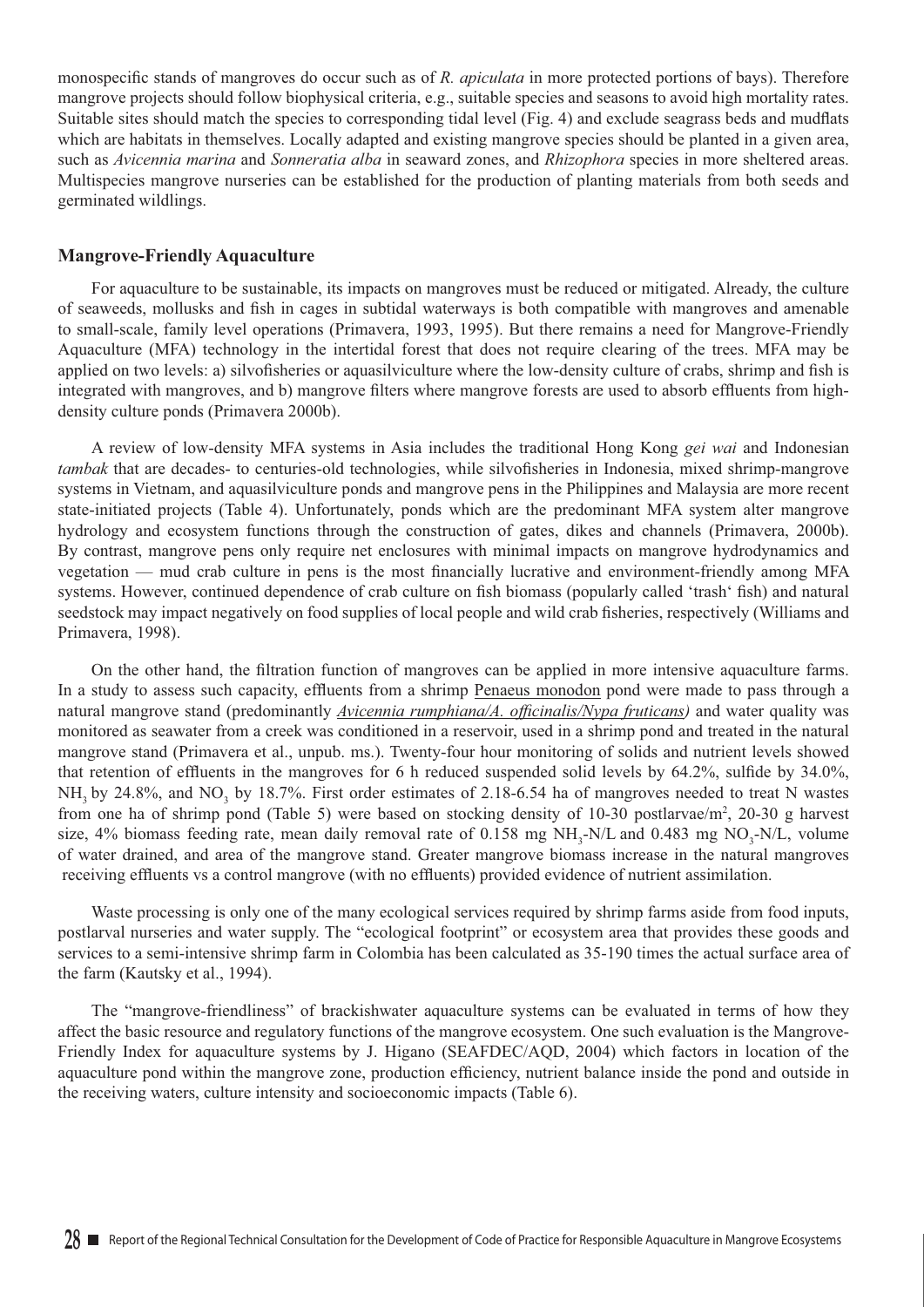## **OTHERS**

#### **Proper siting and management of farms, ICZM**

Integrated coastal zone management coordinates the interests of various stakeholders, e.g., fisheries, aquaculture, forestry, settlements and navigation to ensure the optimal use of resources, maintenance of biodiversity, and conservation of critical habitats. The expansion of brackishwater pond culture in Southeast Asia has been a sectoral rather than holistic exploitation of the coastal zone. As intensive culture farms increase, the processing and disposal of effluents and sediments attain greater importance.

Therefore site selection of pond sites must consider the waste-absorbing or assimilating capacity of the environment, in addition to standard criteria of soil quality and tidal regime. Aside from proper pond siting and design, methods to mitigate the impacts on receiving waters include zero or reduced water exchange in combination with sedimentation and treatment ponds, pond liners, probiotics, sludge collection and storage, and the use of mangroves to process shrimp pond effluents (Primavera, 1998).

#### **Natural resource use fees**

The World Bank (1989) has recommended fees for the use of mangroves and other natural resources at levels commensurate to economic rent. Governments can also impose green taxes based on the Polluter Pays principle to mitigate the environmental and socioeconomic damages from brackishwater aquaculture (e.g., correcting water quality problems and rehabilitating mangroves and other degraded landscapes), revoke early policies and withdraw subsidies used to stimulate aquaculture expansion (e.g., declaration of coastal land as public resources, loans and tax breaks for aquaculture), and require environmental planning and performance as preconditions to the approval of pond culture loans, credits and access to resources.

### **ADDENDUM**

The horrific 26 December 2005 tsunamis in the Indian Ocean have highlighted the importance of mangrovebeach forests in protecting coastal communities. We need a paradigm shift on how we view our shorelines, away from beach resorts with tropical palms swaying in the breeze to solid greenbelts of mangroves and associated species that provide critical buffer zones. We need another paradigm shift to redress environmental imbalance by reverting pond and resort areas and settlements along vulnerable coastlines back to lush mangrove-beach forests.

## **REFERENCES**

- Bandaranayake, W.M. 1998. Traditional and medicinal uses of mangroves. Mangroves and Salt Marshes 2: 133- 148.
- Chong, V.C. 1996. The prawn-mangrove connection, pp. 1-17. In: Seminar on Sustainable Utilization of Coastal Ecosystems for Agriculture, Forestry and Fisheries in Developing Regions, Kuala Lumpur, Malaysia, 12 December 1995. Japan International Research Center for Agricultural Sciences.
- Evangelista, D.L. 1992. Management of mangrove areas in Calauag Bay, Quezon Province, Philippines. Naga ICLARM Q. 15: 47-49.
- FAO. 2002. FishStat+ (version 2.3)
- Field, C.D. 1995. Journey amongst mangroves. International Society for Mangrove Ecosystems, Okinawa, Japan
- Furukawa, K. and S. Baba. 2002. Short-term environmental variation in mangrove forests and needs of integrated coastal zone management, pp. 20-29. In Proceedings of the Third Meeting of the Project on ASPACO, Okinawa, Japan, 1-6 October 2002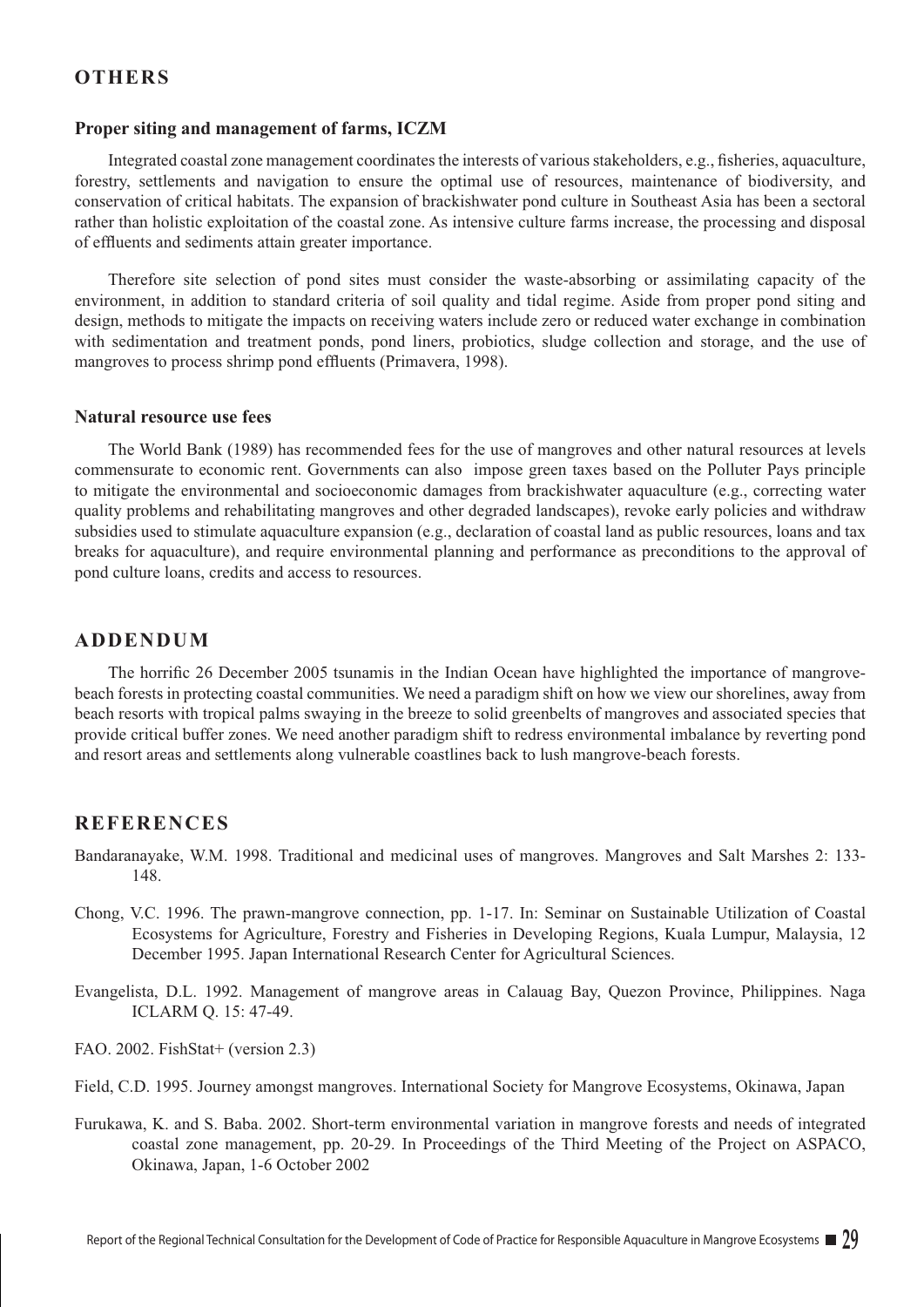- Hamilton, L.S. and S.C. Snedaker (eds). 1984. Handbook for Mangrove Area Management. United Nations Environment Programme, Kenya and Environment and Policy Institute, East-West Center, Honolulu, Hawaii, 123 pp.
- Herre, A.C.W.T. and J. Mendoza. 1929. Bangos culture in the Philippine Islands. Phil. J. Sci. 38: 451-509.
- Kautsky, N., H. Berg, C. Folke, J. Larsson, and M. Troell. 1997. Ecological footprint for assessment of resource use and development limitations in shrimp and tilapia aquaculture. Aquacult. Res. 28: 753-766.
- Low J.K.Y., A. Arshad and K.H. Lim. 1994. Mangroves as a habitat for endangered species and biodiversity conservation, pp. 157-169. In: Wilkinson, C., S. Sudara and C.L. Ming (eds) Proceedings of the Third ASEAN-Australia Symposium on Living Coastal Resources: Status Reviews (vol. 1), Chulalongkorn University, Bangkok, Thailand, 16-20 May 1994. Australian Institute of Marine Science, Townsville.
- Lugo, A.E. and S.C. Snedaker. 1974. The ecology of mangroves. Ann. Rev. Ecol. Syst. 5: 39-64.
- Menasveta, P. 1997. Mangrove destruction and shrimp culture systems. World Aquacult. 28(4): 36-42
- Naylor R.N., R.J. Goldberg, J.H. Primavera, N. Kautsky, M. Beveridge, J. Clay, C. Folke, J. Lubchenco, H. Mooney and M. Troell. 2000. Effect of aquaculture on world fish supplies. Nature 405: 1017-1024
- Primavera, J.H. 1993. A critical review of shrimp pond culture in the Philippines. Rev. Fish. Sci. 1, 151-201.
- Primavera, J.H., 1995. Mangroves and brackishwater pond culture in the Philippines. Hydrobiologia 295, 303-309.
- Primavera, J.H., 1997. Socioeconomic impacts of shrimp culture. Aquacult. Res. 28, 815-827.
- Primavera, J.H. 1998. Tropical shrimp farming and its sustainability, pp. 257-289. In: S. de Silva (ed), Tropical Mariculture. Academic Press, London
- Primavera, J.H. 2000a. Development and conservation of Philippine mangroves: institutional issues. Ecol. Econ. 35: 91-106
- Primavera, J.H. 2000b. Integrated mangrove-aquaculture systems in Asia. Integrated Coastal Zone Management. Autumn edition: pp. 121-130
- Primavera, J.H., A. delos Reyes, J. Altamirano, C.L. Torres and J. Lebata. Processing of shrimp pond effluents in a natural mangrove wetland. Unpub ms.
- Primavera, J.H., R.B. Sadaba, M.J.H.L. Lebata and J.P. Altamirano. 2004. Handbook of Mangroves in the Philippines – Panay. SEAFDEC Aquaculture Department (Philippines) and UNESCO Man and the Biosphere ASPACO Project, 106 pp.
- Radstrom A. 1998. Economic evaluations of mangrove ecosystems—a review. Department of Systems Ecology, Stockholm University, Stockholm, Sweden.
- Ronnback P. The ecological basis for economic value of seafood production supported by mangrove ecosystems. Ecol. Econ. 1999: 29: 235-252.
- Saenger, P., E.J. Hegerl and J.D.S. Davie. 1983. Global Status of Mangrove Ecosystems. IUCN Commission on Ecology Papers No. 3. Gland, 88 p.
- Sasekumar, A. and K.H. Lim. 1994. Compatible activities and mangrove forest, pp. 101-104. In C. Wilkinson, S. Sudara and C.L. Ming (eds) Proceedings of the Third ASEAN-Australia Symposium on Living Coastal Resources: Status Reviews. Australian Institute of Marine Science, Townsville, Australia
- Sathirathai, S. 1997. Economic valuation of mangroves and the roles of local communities in the conservation of the resources: case study of Surat Thani, south of Thailand. Economy and Environment Program for Southeast Asia (EEPSEA), Bangkok
- **30 EXECUTE:** Report of the Regional Technical Consultation for the Development of Code of Practice for Responsible Aquaculture in Mangrove Ecosystems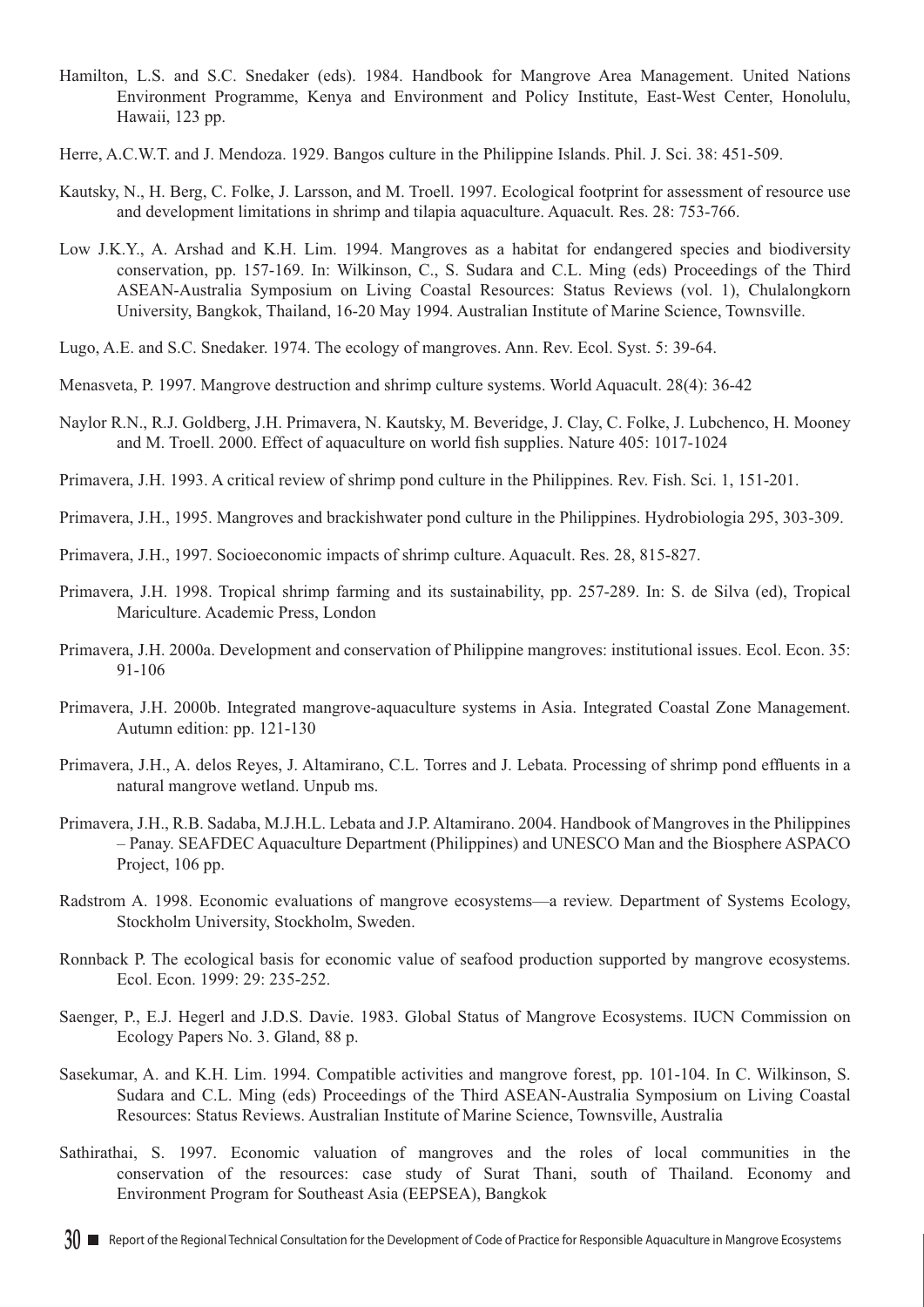- SEAFDEC/AQD. 2004. Promotion of Mangrove-Friendly Shrimp Aquaculture in Southeast Asia, Report on the Regional Seminar-Workshop on Mangrove-Friendly Shrimp Aquaculture, Bangkok, Thailand, 24-27 June 2003
- Siddall, S.E., J.A. Atchue III, P.L. Murray, Jr. 1985. Mariculture development in mangroves: a case study of the Philippines, Panama and Ecuador. In: Clark, J.R. (ed) Coastal Resources Management: Development Case Studies, Renewable Resources Information Series, Coastal Management Pub. No. 3. Prepared for the National Park Service, U.S. Dept. of the Interior, and the U.S. Agency for International Development. Research Planning Institute, Inc., Columbia, South Carolina.
- Singh, H.R., V.C. Chong, A. Sasekumar and K.H. Lim. 1994. Value of mangroves as nursery and feeding grounds, pp. 105-122. In: Wilkinson, C., S. Sudara, C.L. Ming (eds) Proceedings of the Third ASEAN-Australia Symposium on Living Coastal Resources: Status Reviews vol. 1, Chulalongkorn University, Bangkok, Thailand, 16-20 May 1994. Australian Institute of Marine Science, Townsville
- Spalding, M., F. Blasco, and C. Field (eds). 1997. World Mangrove Atlas. The International Society for Mangrove Ecosystems, Okinawa, Japan, 178 pp.
- Tuan, M.S. 1997. Building up the strategy for mangrove management in Vietnam, pp. 244-255. In: Hong, P.N., N. Ishwaran, H.T. San, N.H. Tri and M.S. Tuan (eds) Proceedings of Ecotone V, Community Participation in Conservation, Sustainable Use and Rehabilitation of Mangroves in Southeast Asia. UNESCO, Japanese Man and the Biosphere National Committee and Mangrove Ecosystem Research Centre, Vietnam
- Tuan, M.S. 1997. Building up the strategy for mangrove management in Vietnam, pp. 244-255. In Hong, P.N., N. Ishwaran, H.T. San, N.H. Tri and M.S. Tuan (eds)Proceedings of Ecotone V, Community Participation in Conservation, Sustainable Use and Rehabilitation of Mangroves in Southeast Asia, UNESCO, Japanese Man and the Biosphere National Committee and Mangrove Ecosystem Research Centre, Vietnam
- Valiela, I., J.L. Bowen and J.K. York. 2001. Mangrove forests: one of the world's threatened major tropical environments. Bioscience 51 (10): 807-815.
- White, A.T. and R.O.D. de Leon. 1996. Mangrove resource decline in the Philippines: government and community look for new solutions. Tambuli 1: 7-11.
- Wilkie, M.L. and S. Fortuna. 2003. Status and trends in mangrove area extent worldwide. Forestry Department Working Paper FRA 63, FAO, Rome.
- Williams, M.J. and J.H. Primavera. 2001. Choosing tropical portunid species for culture, domestication and stock enhancement in the Indo-Pacific. Asian Fish. Sci. 14: 121-142
- World Bank. 1989. Country Report: Philippines. Environmental and Natural Resources Management Study. The World Bank, Washington, D.C., U.S.A., 173 pp.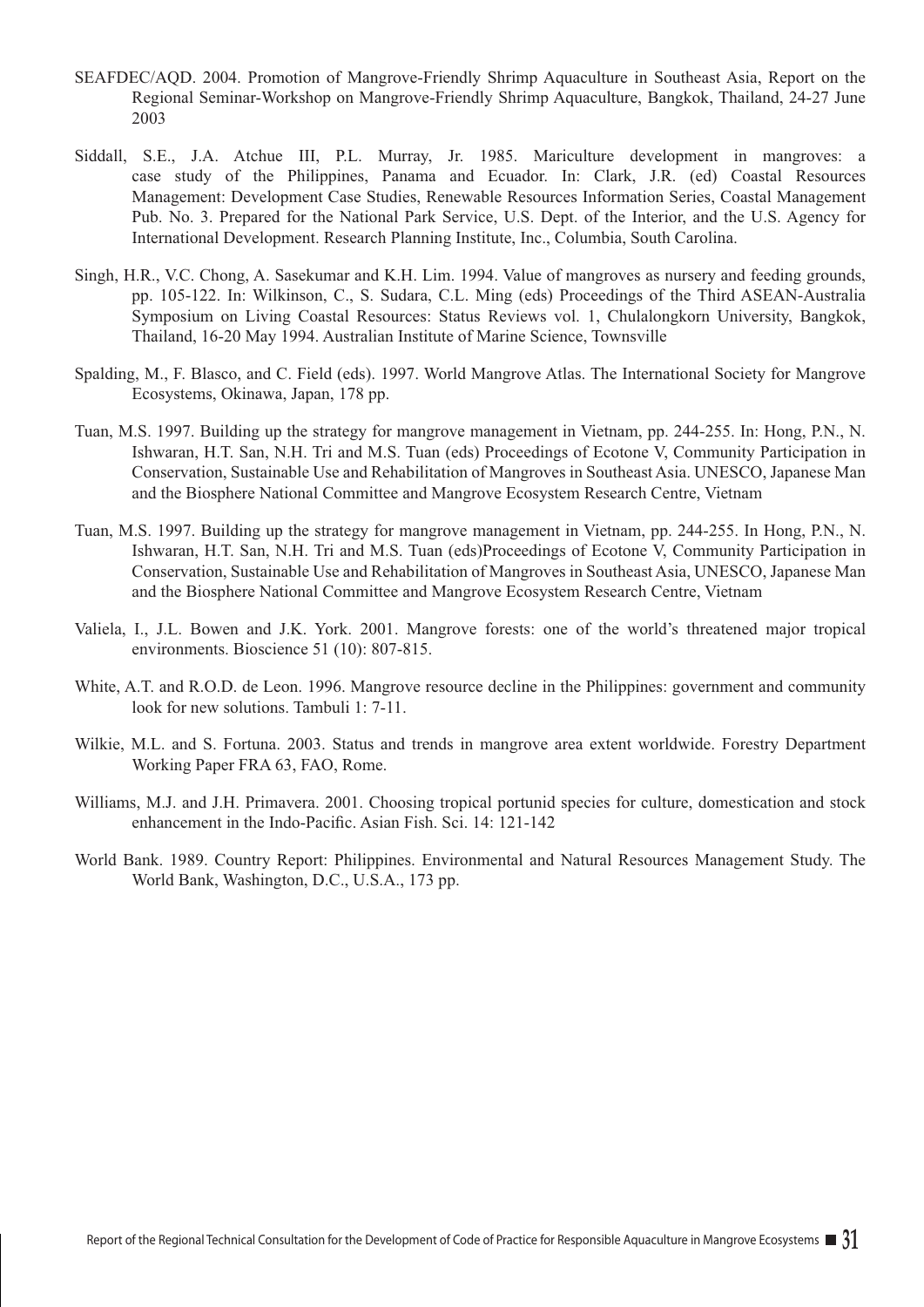## **Table 1. Philippine Brackishwater Aquaculture**

| Group                      |                    | <b>System</b>              | <b>Method</b>         |  |
|----------------------------|--------------------|----------------------------|-----------------------|--|
| Plants:                    | Gracilaria         | stakes, rafts              | extensive             |  |
|                            | Eucheuma           | longlines, beds (subtidal) |                       |  |
|                            |                    |                            |                       |  |
| Mollusc:                   | oyster, mussel     | rafts, longlines, Stakes   | extensive             |  |
|                            |                    | (subtidal)                 |                       |  |
|                            |                    |                            |                       |  |
| Marine/Brackishwater fish: | milkfish, grouper, | ponds, pens/cages          | extensive, semi-      |  |
|                            | snapper            | (intertidal, subtidal)     | intensive, intensive  |  |
|                            |                    |                            |                       |  |
| Crustaceans:               | prawns/shrimps     | ponds                      | extensive, semi-      |  |
|                            | Crabs              | (intertidal)               | intensive, intensive) |  |

## **Table 2. Mangrove and shrimp culture pond area in Southeas Asia**

|                | Shrimp ponds (ha) <sup>a</sup> | <b>Mangroves</b> |                                |  |
|----------------|--------------------------------|------------------|--------------------------------|--|
| <b>Country</b> | $(ha)^b$                       | % Mangrove loss  | $(30 \text{ yr})^{\text{c,d}}$ |  |
| Brunei Darus.  |                                | 17,100           |                                |  |
| Cambodia       |                                | 60,100           |                                |  |
| Indonesia      | 350,000                        | 4,542,100        | $32 - 45$                      |  |
| Malaysia       | 4,000                          | 642,40           | $25 - 32$                      |  |
| Myanmar        |                                | 378,600          |                                |  |
| Philippines    | 60,000                         | 160,700          | $40 - 80$                      |  |
| Thailand       | 200,000                        | 264,100          | $50 - 70$                      |  |
| Vietnam        | 200,000                        | 252,400          |                                |  |
| Total          | 814,000                        | 6,317,500        |                                |  |
| % world total  | 65                             | 35               |                                |  |

<sup>a</sup> Rosenberry 1999, b Spalding et al 1997, *Low et al (1994), d Sasekumar et al (1994)*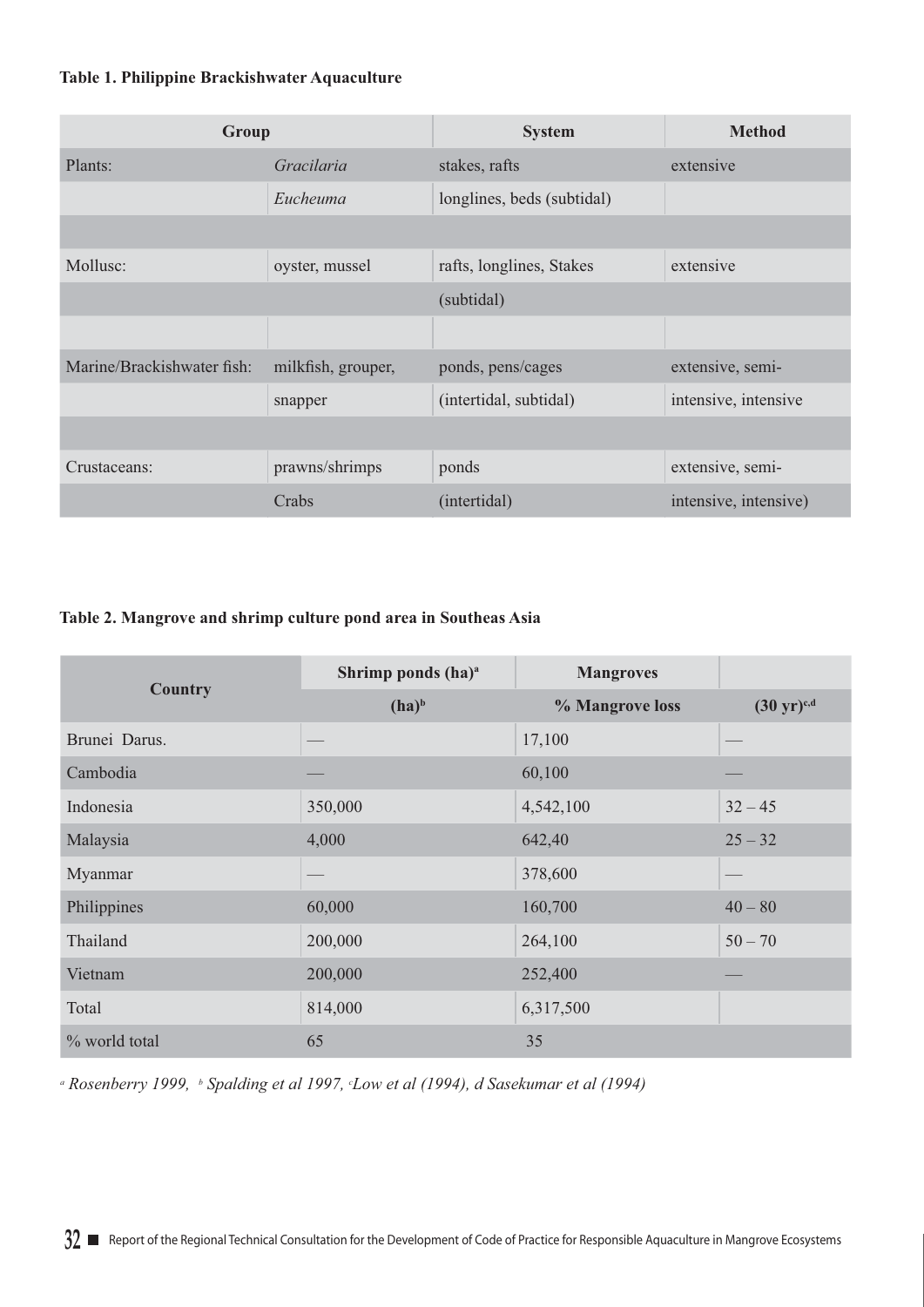# **Table 1. Philippine Mangrove Greenbelt/Other Laws (***Primavera et al., 2004***)**

r.

| P.D. 705 (1975)            | Revised Forestry Code: mangrove strips in islands providing protection<br>from high winds, typhoons shall not be alienated                                                                                          |
|----------------------------|---------------------------------------------------------------------------------------------------------------------------------------------------------------------------------------------------------------------|
| P.D. 953 (1976)            | Fishpond/mangrove lease holders required to retain or replant 20-m<br>mangrove strip along rivers, creeks                                                                                                           |
| BFD A.O. 2 (1979)          | Min. 25% of total mangrove forest in given area completely protected as<br>Mangrove Wilderness Areas                                                                                                                |
| P.P. 2151 & 2152 (1981)    | Declaration of 4,326 ha mangroves as wilderness areas, 74,767 ha as<br>forest reserves                                                                                                                              |
| <b>MNR A.O. 42 (1986)</b>  | Expansion of mangrove belt in storm surge, typhoon areas: 100 m along<br>shorelines, 50 m along riverbanks                                                                                                          |
| <b>DENR A.O. 76 (1987)</b> | Establishment of buffer zone: 50 m fronting seas/oceans and 20 m along<br>riverbanks; lessees of FLA ponds required to plant 20-50 m-mangrove<br>strip                                                              |
| <b>DENR A.O. 77 (1988)</b> | Integrated Social Forestry Program (provision of legal tenure incentives<br>for co-management of forest resources)                                                                                                  |
| DENR A.O. 123 (1990)       | Award of 25-yr Community Forestry Management Agreement for small<br>scale mangrove use, <i>Rhizophora</i> and <i>Nypa</i> plantations, aquasilviculture                                                             |
| <b>DENR A.O. 15 (1990)</b> | Policies on communal forests, plantations, tenure through Mangrove<br>Stewardship Contracts; revert abandoned ponds to forest; ban cutting of<br>trees in FLA areas; prohibit conversion of thickly vegetated areas |
| <b>DENR A.O. 3 (1991)</b>  | Policies and guidelines for Mangrove Stewardship Agreement                                                                                                                                                          |
| <b>DENR A.O. 23 (1993)</b> | Combined 3-yr Mangrove Reforestation Contract and 25-yr Forest Land<br>Management Agreement into<br>25-yr FLMA for families (1-10 ha) and communities (10-1,000 ha)                                                 |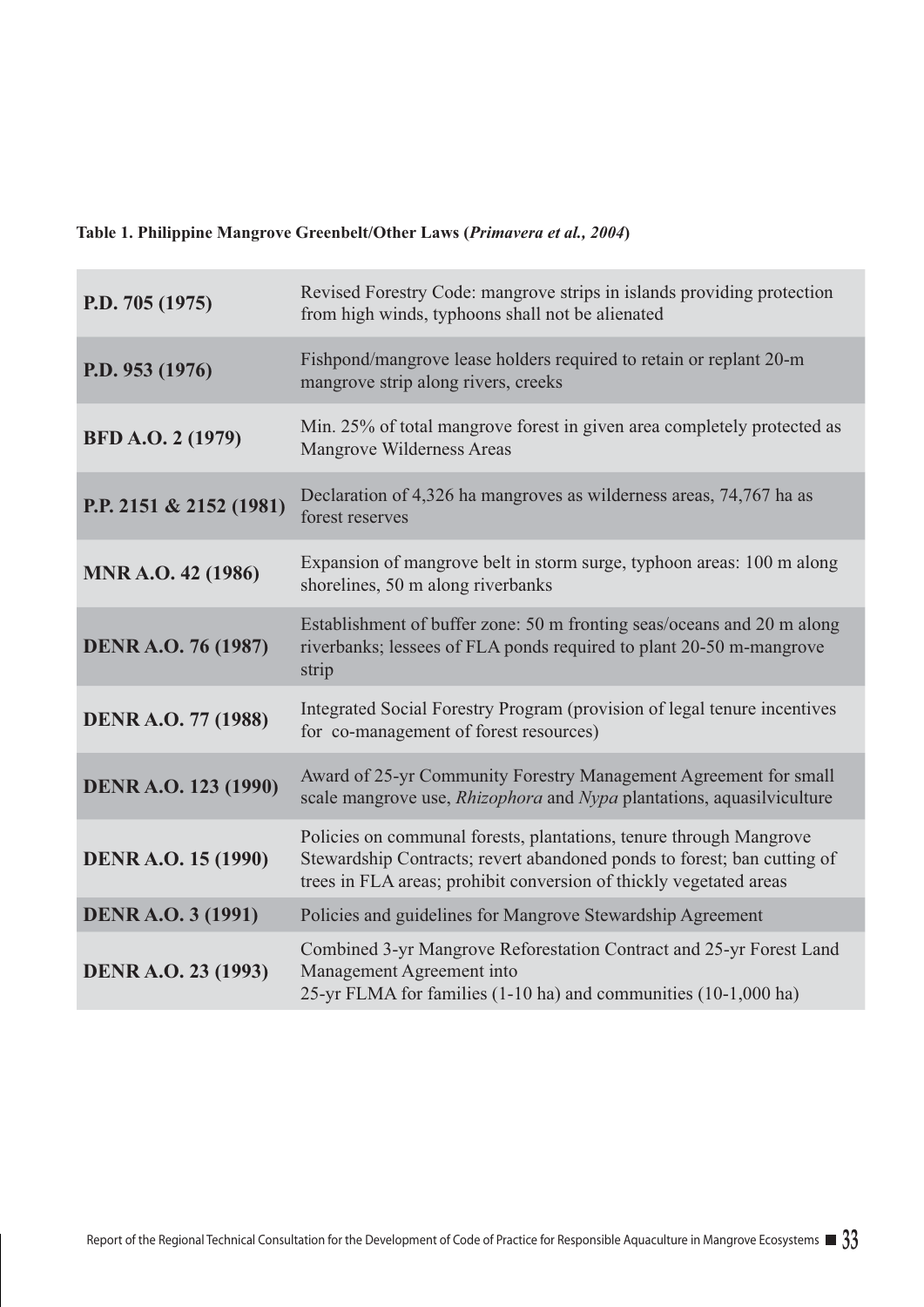| .<br>(<br>j<br>ļ<br>l                                                                                                                                                                                                                                                    |
|--------------------------------------------------------------------------------------------------------------------------------------------------------------------------------------------------------------------------------------------------------------------------|
|                                                                                                                                                                                                                                                                          |
| ▲ # # # # # # # # # #                                                                                                                                                                                                                                                    |
|                                                                                                                                                                                                                                                                          |
|                                                                                                                                                                                                                                                                          |
| is a family of the contract of the contract of the contract of the contract of the contract of the contract of the contract of the contract of the contract of the contract of the contract of the contract of the contract of<br>イー・ラく くまて<br>1<br>$\ddot{\phantom{a}}$ |
| j<br>j                                                                                                                                                                                                                                                                   |
| $2 + 2 + 2$ and $2 + 2 + 2 + 2$<br>D                                                                                                                                                                                                                                     |
| ¢                                                                                                                                                                                                                                                                        |
| i<br>į<br>Ì                                                                                                                                                                                                                                                              |
| $\dot{\bullet}$                                                                                                                                                                                                                                                          |

| Malaysia    |                   | Inland Fisheries<br>mud crab pens;<br>Division; 1992                                                   | increased incomes of<br>artisanal fishermen                                           | 130 pens in Sematan,<br>Sarawak                                           | $18 \text{ m} \times 9 \text{ m}$ pens                           | plantedRhizophora<br>logged over,                  | stocked mud crab raw<br>(trash) fish feed                                                 | seed supply, feeds                                                                          |
|-------------|-------------------|--------------------------------------------------------------------------------------------------------|---------------------------------------------------------------------------------------|---------------------------------------------------------------------------|------------------------------------------------------------------|----------------------------------------------------|-------------------------------------------------------------------------------------------|---------------------------------------------------------------------------------------------|
| Philippines |                   | and Environment<br><b>Fisheries Bureau</b><br>Dept. (Forestry);<br>aquasilviculture;<br>1987 mid-1980s | conservation; fish<br>management $\&$<br>production<br>mangrove                       | verification projects,<br>$\sim 10$ experimental/                         | ponds: $0.13 - 2.6$ ha<br>pens: $200 \text{ m}^2 - 1 \text{ ha}$ | natural, planted                                   | mud crab; wild fish,<br>stocked milkfish,<br>shrimp; natural<br>food, supplem.<br>feeding | mangrove tree<br>mortality; raw<br>(trash) fish<br>substitutes                              |
| Vietnam     |                   | Fishery Enterprises;<br>mangrove systems;<br>State Forestry &<br>mixed shrimp-                         | conflict; mangrove<br>to relieve land use<br>rehabilitation                           | widespread                                                                | $750 - 3,200$ m <sup>2</sup> ponds                               | planted Rhizophora                                 | wild shrimp; natural<br>food                                                              | mangrove conversion<br>production; illegal<br>declining shrimp                              |
| Indonesia   | Silvofisheries    | Forestry Corp; 1976(but<br>silvofisheries; State<br>trials in 1950s)                                   | mangrove rehabilitation,<br>to solve forestry-<br>fisheries conflict;<br>conservation | 6,600 ha, Balanak: 5,300<br>wide area (e.g., Cikiong:<br>ha in West Java) | $0.1 - 1$ ha ponds                                               | planted Rhizophora                                 | food, supplem. feeding<br>stocked milkfish, wild<br>fish, shrimp; natural                 | difficult management;<br>conflict in choice of<br>mangrove species                          |
|             | Traditional ponds | traditional tambak;<br>circa 1400s                                                                     | fodder, fertilizer, soil<br>for food, fuel,<br>stabilization                          | wide area                                                                 | $1 - 4$ ha ponds                                                 | lanted<br>natural & pl<br>Rhizophora<br>Avicennia, | kfish, wild<br>fish, shrimp; natural<br>stocked mill<br>food                              | pond intensification                                                                        |
| Hong Kong   |                   | traditional gei wai;mid-<br>1940s                                                                      | shrimp, fish production<br>mangrove, wildlife<br>conservation                         | $\sim$ 250 ha, Ramsar Wetland<br>Site                                     | $\sim$ 10 ha ponds                                               | natural Avicennia<br>Kandelia candel               | wild shrimp, fish, natural<br>food                                                        | declining shrimp yields;<br>wildlife vs. aquaculture<br>industrial pollution;<br>management |
|             |                   | Technology and source,<br>year started                                                                 | Objectives                                                                            | Area covered, present<br>status                                           | Pond/pen size                                                    | Mangroves                                          | Aquaculture                                                                               | Problems                                                                                    |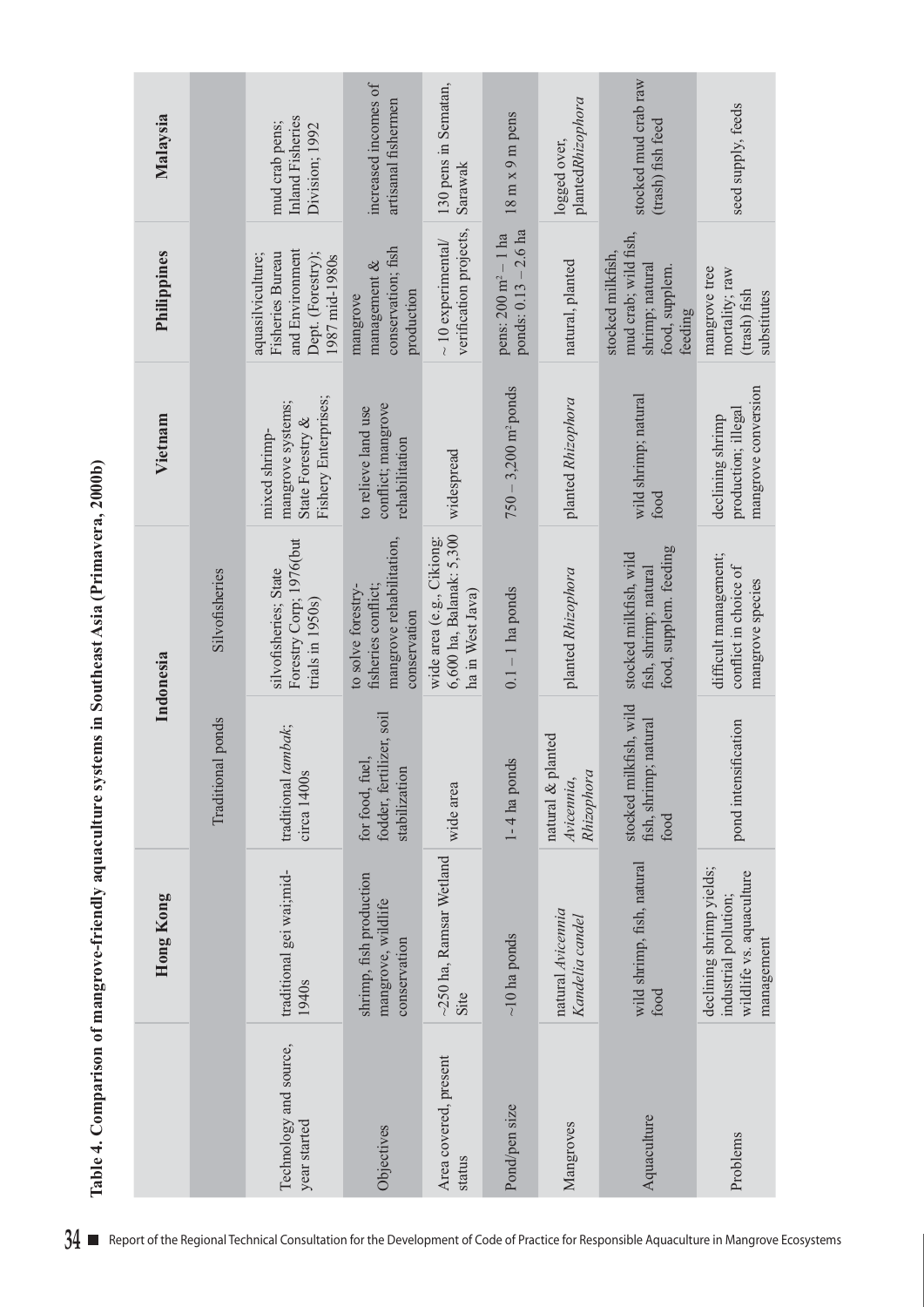## **Table 5. Mangrove: Shrimp Pond area ratios for nutrient removal in pond effluents**

| Reference       | <b>System</b> | <b>Mangrove: Pond Ratio (area)</b> |              |  |
|-----------------|---------------|------------------------------------|--------------|--|
|                 |               | N                                  | $\mathbf{P}$ |  |
| Boonsong $\&$   | Intensive     | 8.96                               | 7.82         |  |
| Eiumnoh, 1995   |               |                                    |              |  |
| Robertson &     | Intensive     | 7.21                               | 21.7         |  |
| Phillips, 1995  | Semi-int.     | 2.4                                | 2.8          |  |
| Kautsky et al., | Semi-int.     | 6.4                                | 6.4          |  |
| 1997            |               |                                    |              |  |
| This study      | Intensive     | 2.91-6.54                          |              |  |
|                 | Semi-int.     | 2.18                               |              |  |

### **Table 6. Index to express the impact against mangrove (Higano, 2003)**

## **Mangrove friendly Index (MFI)**

 $MFI = f(x1, x2, x3, \ldots)$  pond by pond, area by area?

- $x<sub>1</sub>$ : location of culture area in mangrove zonation
- $x_2$ : coverage of shrimp culture in mangrove
- $x_2$ : production efficiency
- $x_3$ : effluent (nutrient balance outside the area)
- $x_4$ : sludge (nutrient balance inside the area)
- $x<sub>5</sub>$ : water resources
- $x_6$ : intensity of shrimp culture
- $x_7$ : socio-economical impact



**Fig. 1. Map of mangrove (and prawn) areas in Southeast Asia, excluding Vietnam.**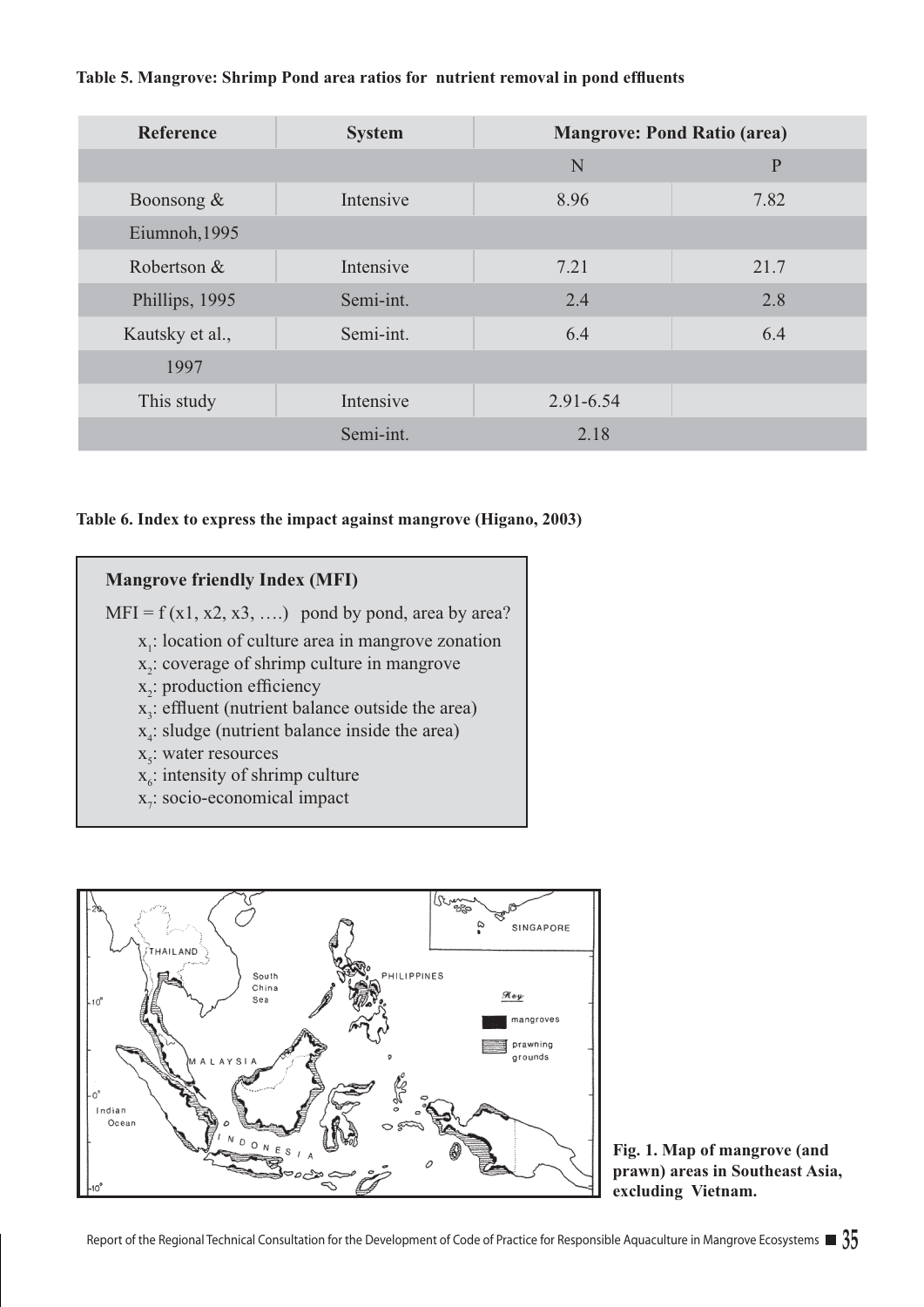